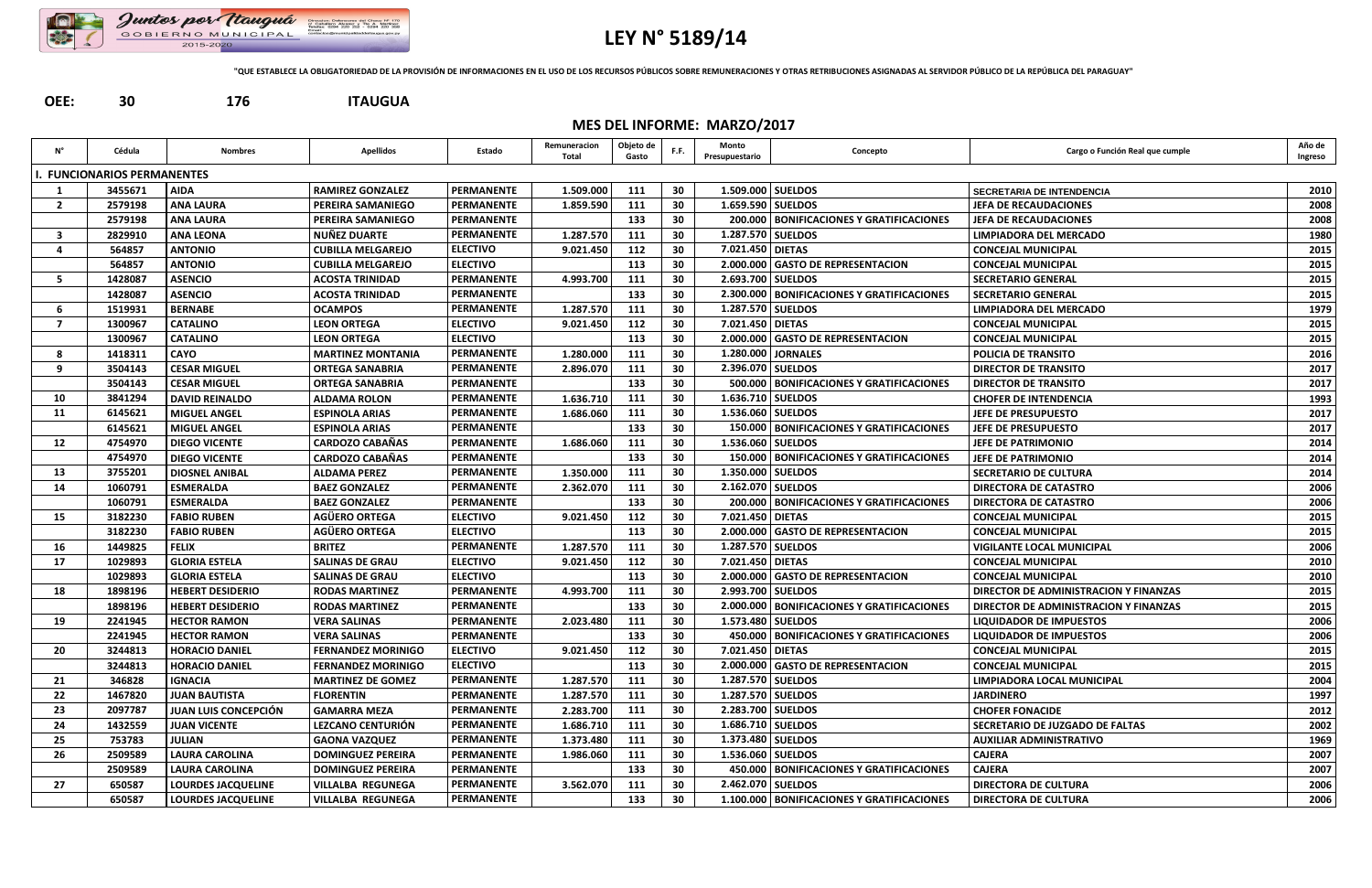| 28  | 367477                         | <b>LUCIANO</b>          | <b>CABRERA PALACIOS</b>  | <b>ELECTIVO</b>   | 9.021.450   | 112 | 30 | 7.021.450 DIETAS    |                                              | <b>CONCEJAL MUNICIPAL</b>                             | 2015 |
|-----|--------------------------------|-------------------------|--------------------------|-------------------|-------------|-----|----|---------------------|----------------------------------------------|-------------------------------------------------------|------|
|     | 367477                         | <b>LUCIANO</b>          | <b>CABRERA PALACIOS</b>  | <b>ELECTIVO</b>   |             | 113 | 30 |                     | 2.000.000 GASTO DE REPRESENTACION            | <b>CONCEJAL MUNICIPAL</b>                             | 2015 |
| 29  | 4328779                        | <b>LUCIANO</b>          | <b>SALINAS JARA</b>      | <b>ELECTIVO</b>   | 9.021.450   | 112 | 30 | 7.021.450 DIETAS    |                                              | <b>CONCEJAL MUNICIPAL</b>                             | 2015 |
|     | 4328779                        | <b>LUCIANO</b>          | <b>SALINAS JARA</b>      | <b>ELECTIVO</b>   |             | 113 | 30 |                     | 2.000.000 GASTO DE REPRESENTACION            | <b>CONCEJAL MUNICIPAL</b>                             | 2015 |
| 30  | 2103146                        | <b>LUIS ALBERTO</b>     | <b>ALVAREZ ISASI</b>     | <b>PERMANENTE</b> | 3.662.070   | 111 | 30 | 2.162.070 SUELDOS   |                                              | <b>ENCARGADO DE UOC</b>                               | 2006 |
|     | 2103146                        | <b>LUIS ALBERTO</b>     | <b>ALVAREZ ISASI</b>     | <b>PERMANENTE</b> |             | 133 | 30 |                     | 1.500.000   BONIFICACIONES Y GRATIFICACIONES | <b>ENCARGADO DE UOC</b>                               | 2006 |
| 31  | 1551213                        | <b>LUIS GONZAGA</b>     | <b>TORRES ALFONSO</b>    | <b>PERMANENTE</b> | 2.162.070   | 111 | 30 | 2.162.070 SUELDOS   |                                              | <b>AUXILIAR DE TRANSITO</b>                           | 2007 |
| 32  | 3718511                        | <b>MARIO GUSTAVO</b>    | <b>ORTIZ BOGARIN</b>     | <b>ELECTIVO</b>   | 9.021.450   | 112 | 30 | 7.021.450 DIETAS    |                                              | <b>CONCEJAL MUNICIPAL</b>                             | 2015 |
|     | 3718511                        | <b>MARIO GUSTAVO</b>    | <b>ORTIZ BOGARIN</b>     | <b>ELECTIVO</b>   |             | 113 | 30 | 2.000.000           | <b>GASTO DE REPRESENTACION</b>               | <b>CONCEJAL MUNICIPAL</b>                             | 2015 |
| 33  | 1769540                        | <b>MIGUEL ANGEL</b>     | <b>MEZA ACOSTA</b>       | <b>ELECTIVO</b>   | 12.751.100  | 112 | 30 | 5.183.100           | <b>DIETAS</b>                                | <b>INTENDENTE MUNICIPAL 2015/2020</b>                 | 2015 |
|     | 1769540                        | <b>MIGUEL ANGEL</b>     | <b>MEZA ACOSTA</b>       | <b>ELECTIVO</b>   |             | 133 | 30 |                     | 4.000.000   BONIFICACIONES Y GRATIFICACIONES | INTENDENTE MUNICIPAL 2015/2020                        | 2015 |
|     | 1769540                        | <b>MIGUEL ANGEL</b>     | <b>MEZA ACOSTA</b>       | <b>ELECTIVO</b>   |             | 113 | 30 |                     | 3.568.000 GASTO DE REPRESENTACION            | <b>INTENDENTE MUNICIPAL 2015/2020</b>                 | 2015 |
| -34 | 1291426                        | <b>MIRIAN VIOLETA</b>   | <b>SALINAS SOSA</b>      | <b>ELECTIVO</b>   | 9.021.450   | 112 | 30 | 7.021.450 DIETAS    |                                              | <b>CONCEJAL MUNICIPAL</b>                             | 2010 |
|     | 1291426                        | <b>MIRIAN VIOLETA</b>   | <b>SALINAS SOSA</b>      | <b>ELECTIVO</b>   |             | 113 | 30 |                     | 2.000.000 GASTO DE REPRESENTACION            | <b>CONCEJAL MUNICIPAL</b>                             | 2010 |
| 35  | 6616571                        | <b>MIRNA ELIZABETH</b>  | <b>RODAS ALCARAZ</b>     | <b>PERMANENTE</b> | 1.400.370   | 111 | 30 | 1.400.370   SUELDOS |                                              | SECRETARIA DE DIRECCION DE SALUBRIDAD E HIGIENE       | 2014 |
| 36  | 5401266                        | <b>NOELIA TERESITA</b>  | <b>SANTACRUZ BOGARIN</b> | <b>PERMANENTE</b> | 1.390.000   | 111 | 30 | 1.390.000   SUELDOS |                                              | <b>SECRETARIA DE LA DIRECCION DE RECURSOS HUMANOS</b> | 2014 |
| 37  | 3994625                        | <b>NORMA BEATRIZ</b>    | <b>NUÑEZ SALDIVAR</b>    | <b>PERMANENTE</b> | 1.500.000   | 111 | 30 | 1.500.000 SUELDOS   |                                              | SECRETARIA DE DIRECCION DE SALUBRIDAD E HIGIENE       | 2016 |
| 38  | 1738363                        | <b>ODULIO</b>           | <b>OJEDA GIMENEZ</b>     | <b>PERMANENTE</b> | 1.087.570   | 111 | 30 | 1.087.570 SUELDOS   |                                              | SERENO DEPARTAMENTO OPERATIVO DE TRANSITO             | 2007 |
| 39  | 1527261                        | <b>OSCAR ESTANISLAO</b> | <b>GONZALEZ VERA</b>     | <b>PERMANENTE</b> | 2.896.070   | 111 | 30 | 2.396.070 SUELDOS   |                                              | <b>JEFE DE CATASTRO</b>                               | 1997 |
|     | 1527261                        | <b>OSCAR ESTANISLAO</b> | <b>GONZALEZ VERA</b>     | <b>PERMANENTE</b> |             | 133 | 30 |                     | 500.000 BONIFICACIONES Y GRATIFICACIONES     | JEFE DE CATASTRO                                      | 1997 |
| 40  | 1173239                        | <b>RAMON</b>            | <b>CARBALLO BRITEZ</b>   | <b>PERMANENTE</b> | 1.030.056   | 111 | 30 | 1.030.056   SUELDOS |                                              | <b>SERENO MERCADO MUNICIPAL</b>                       | 2017 |
| 41  | 1261454                        | <b>RAMON</b>            | <b>CARDOZO CAMPUZANO</b> | <b>ELECTIVO</b>   | 9.021.450   | 112 | 30 | 7.021.450 DIETAS    |                                              | <b>CONCEJAL MUNICIPAL</b>                             | 2010 |
|     | 1261454                        | <b>RAMON</b>            | <b>CARDOZO CAMPUZANO</b> | <b>ELECTIVO</b>   |             | 113 | 30 |                     | 2.000.000 GASTO DE REPRESENTACION            | <b>CONCEJAL MUNICIPAL</b>                             | 2010 |
| 42  | 1111724                        | <b>RAMONA</b>           | <b>DURE CABAÑAS</b>      | <b>PERMANENTE</b> | 2.162.070   | 111 | 30 | 2.162.070 SUELDOS   |                                              | ASESORA DIRECCION DE DIRECCION DE RECURSOS HUMANOS    | 2002 |
| 43  | 1988591                        | <b>ROLANDO DAVID</b>    | <b>GIMENEZ ESCURRA</b>   | <b>PERMANENTE</b> | 2.261.960   | 111 | 30 | 2.261.960 SUELDOS   |                                              | <b>JUEZ DE FALTAS</b>                                 | 2016 |
| 44  | 3545086                        | <b>RUBEN ANTONIO</b>    | <b>MORINIGO ORREGO</b>   | <b>PERMANENTE</b> | 2.512.070   | 111 | 30 | 2.162.070 SUELDOS   |                                              | <b>SECRETARIO GENERAL JUNTA MUNICIPAL</b>             | 2003 |
|     | 3545086                        | <b>RUBEN ANTONIO</b>    | <b>MORINIGO ORREGO</b>   | <b>PERMANENTE</b> |             | 133 | 30 |                     | 350.000   BONIFICACIONES Y GRATIFICACIONES   | SECRETARIO GENERAL JUNTA MUNICIPAL                    | 2003 |
| 45  | 3335705                        | <b>RUTH NATALIA</b>     | <b>RIVEROS RIQUELME</b>  | <b>PERMANENTE</b> | 1.659.000   | 111 | 30 |                     | 1.659.000 SUELDOS                            | AUXILIAR ADMINISTRATIVO DE LA JUNTA MUNICIPAL         | 2010 |
| 46  | 4171300                        | <b>SANDRA ELIZABETH</b> | <b>CABAÑAS GALEANO</b>   | <b>PERMANENTE</b> | 1.287.570   | 111 | 30 | 1.287.570 SUELDOS   |                                              | AUXILIAR DE DIRECCIÓN DE TRANSITO                     | 2008 |
| 47  | 1990586                        | <b>TOMAS</b>            | <b>RUIZ ROA</b>          | <b>PERMANENTE</b> | 1.337.570   | 111 | 30 | 1.337.570 SUELDOS   |                                              | <b>INSPECTOR DE MATADERÍA</b>                         | 2007 |
| 48  | 1092187                        | <b>TOMAS ANTONIO</b>    | <b>MORINIGO GUERRERO</b> | <b>ELECTIVO</b>   | 9.021.450   | 112 | 30 | 7.021.450 DIETAS    |                                              | <b>CONCEJAL MUNICIPAL</b>                             | 2015 |
|     | 1092187                        | <b>TOMAS ANTONIO</b>    | <b>MORINIGO GUERRERO</b> | <b>ELECTIVO</b>   |             | 113 | 30 |                     | 2.000.000 GASTO DE REPRESENTACION            | <b>CONCEJAL MUNICIPAL</b>                             | 2015 |
| 49  | 1450866                        | <b>VICTORINO</b>        | <b>ORTEGA</b>            | <b>PERMANENTE</b> | 1.287.570   | 111 | 30 | 1.287.570 SUELDOS   |                                              | <b>ENCARGADO DE DEPOSITO</b>                          | 1997 |
| 50  | 876164                         | <b>WILFRIDO</b>         | <b>DELGADO ROMERO</b>    | <b>ELECTIVO</b>   | 9.021.450   | 112 | 30 | 7.021.450 DIETAS    |                                              | <b>CONCEJAL MUNICIPAL</b>                             | 2010 |
|     | 876164                         | <b>WILFRIDO</b>         | <b>DELGADO ROMERO</b>    | <b>ELECTIVO</b>   |             | 113 | 30 |                     | 2.000.000 GASTO DE REPRESENTACION            | <b>CONCEJAL MUNICIPAL</b>                             | 2010 |
| 51  | 2918459                        | <b>WILMA</b>            | <b>ACUÑA MIRANDA</b>     | <b>PERMANENTE</b> | 2.816.110   | 111 | 30 | 2.016.110 SUELDOS   |                                              | <b>TESORERA</b>                                       | 2007 |
|     | 2918459                        | <b>WILMA</b>            | <b>ACUÑA MIRANDA</b>     | <b>PERMANENTE</b> |             | 133 | 30 |                     | 800.000   BONIFICACIONES Y GRATIFICACIONES   | <b>TESORERA</b>                                       | 2007 |
|     |                                |                         |                          |                   | 197.066.936 |     |    | 197.066.936         |                                              |                                                       |      |
|     | <b>II. PERSONAL CONTRATADO</b> |                         |                          |                   |             |     |    |                     |                                              |                                                       |      |
|     |                                |                         |                          |                   |             |     |    |                     |                                              |                                                       |      |

| 329539  | <b>ADELA ELFIRIA</b>  | <b>BARBOTE NAVARRO</b>    | <b>CONTRATADO</b> | 1.080.000 | 144 | 30 | 1.080.000 JORNALES                   | l ENCARGADA DE LIMPIADORAS DE LA INSTITUCION         | 2006 |
|---------|-----------------------|---------------------------|-------------------|-----------|-----|----|--------------------------------------|------------------------------------------------------|------|
| 2374148 | <b>ALCIDES</b>        | <b>CARDOZO</b>            | <b>CONTRATADO</b> | 1.190.000 | 144 | 30 | 1.190.000   JORNALES                 | <b>I ENCARGADO DE COMISIONES VECINALES</b>           | 2006 |
| 6377875 | <b>ALDO</b>           | <b>ACOSTA VEGA</b>        | <b>CONTRATADO</b> | 1.500.000 | 144 | 30 | 1.500.000   JORNALES                 | <b>CHOFER DE CAMION VOLQUETE</b>                     | 2015 |
| 4752112 | <b>ALDO ISAAC</b>     | l RODRIGUEZ ORTIZ         | <b>CONTRATADO</b> | 1.180.000 | 144 | 30 | 1.180.000   JORNALES                 | l PERSONAL DE LA CUARILLA MUNICIPAL                  | 2016 |
| 1125750 | <b>ALFREDO</b>        | <b>MEDINA LOPEZ</b>       | <b>CONTRATADO</b> | 4.300.000 | 145 | 30 | 4.300.000   HONORARIOS PROFESIONALES | l ASESOR EXTERNO                                     | 2016 |
| 809095  | <b>AMADO</b>          | l CARDOZO CAMPUZANO       | <b>CONTRATADO</b> | 1.495.000 | 144 | 30 | 1.495.000   JORNALES                 | l PERSONAL DE LA CUARILLA MUNICIPAL                  | 2006 |
| 1175896 | <b>AMADO</b>          | <b>FERNANDEZ SANABRIA</b> | <b>CONTRATADO</b> | 1.160.000 | 144 | 30 | 1.160.000 JORNALES                   | I NOTIFICADOR DE DIRCCIÓN DE SALUBRIDAD E HIGIENE    | 2001 |
| 7368308 | <b>LANALIA NOEMI</b>  | l FERREIRA AGUILERA       | <b>CONTRATADO</b> | 800.000   | 144 | 30 | 800.000 JORNALES                     | l GUIA MUSEO PARROQUIAL VIRGEN DEL ROSARIO           | 2016 |
| 1396710 | <b>ANDRES</b>         | <b>MANCUELLO</b>          | <b>CONTRATADO</b> | 1.350.000 | 144 | 30 | 1.350.000   JORNALES                 | <b>ELECTRICISTA</b>                                  | 2006 |
| 1035413 | <b>ANDRES ABELINO</b> | <b>CASTILLO</b>           | <b>CONTRATADO</b> | 2.000.000 | 144 | 30 | 2.000.000   JORNALES                 | <b>CHOFER RETROEXCAVADORA</b>                        | 2008 |
| 3711339 | <b>LANDRES SABINO</b> | <b>ZORRILLA GAMARRA</b>   | <b>CONTRATADO</b> |           | 144 | 30 | <b>JORNALES</b>                      | l PROFE. CENTRO COMUNITARIO DE ARTE DE ALDAMA CAÑADA | 2014 |
| 4845025 | <b>LANGEL RAMON</b>   | <b>RIVEROS</b>            | <b>CONTRATADO</b> | 1.180.000 | 144 | 30 | 1.180.000 JORNALES                   | I POLICIA DE TRANSITO                                | 2016 |
| 527457  | <b>ANTONIA</b>        | I SERVIAN NEDINA          | <b>CONTRATADO</b> | 1.200.000 | 144 | 30 | 1.200.000 JORNALES                   | COCINERA DE LA ESCUELA BÁSICA Nº 1019 ESPIRITU SANTO | 2017 |
| 1046801 | <b>ANTONIO</b>        | l ESTIGARRIBIA OVELAR     | I CONTRATADO      | 2.400.000 | 145 | 30 | 2.400.000   HONORARIOS PROFESIONALES | <b>DIRECTOR DE RECURSOS HUMANOS</b>                  | 2014 |
|         |                       |                           |                   |           |     |    |                                      |                                                      |      |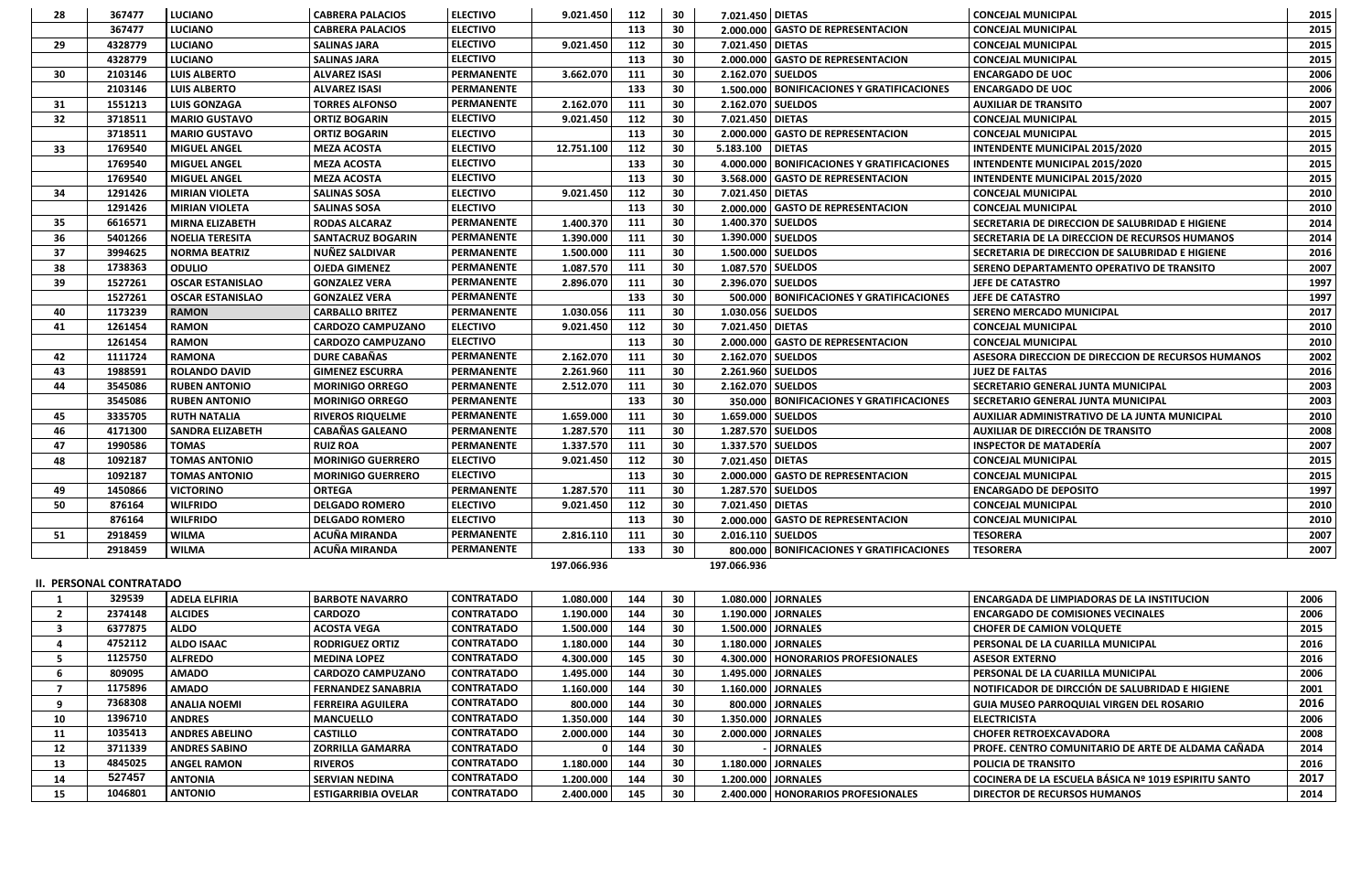| 16       | 1425163            | <b>ANTONIO DEMETRIO</b>                        | <b>AGUILAR</b>                                  | <b>CONTRATADO</b>                      | 2.500.000              | 144        | 30       |                        | 2.500.000   JORNALES                                    | <b>ENCARGADO DE MANTENIMIENTO VIAL</b>                                 | 2015         |
|----------|--------------------|------------------------------------------------|-------------------------------------------------|----------------------------------------|------------------------|------------|----------|------------------------|---------------------------------------------------------|------------------------------------------------------------------------|--------------|
| 17       | 1995142            | <b>ANUNCIO</b>                                 | <b>FERREIRA SALINAS</b>                         | <b>CONTRATADO</b>                      | 1.500.000              | 144        | 30       |                        | 1.500.000 JORNALES                                      | <b>ENCARGADO DEL CEMENTERIO</b>                                        | 2006         |
| 18       | 2547295            | <b>ARMINDA</b>                                 | <b>ACOSTA RIVEROS</b>                           | <b>CONTRATADO</b>                      | 1.495.000              | 144        | 30       | 1.495.000              | <b>JORNALES</b>                                         | PERSONAL DE LA CUARILLA MUNICIPAL                                      | 2012         |
| 19       | 3019326            | <b>ARNALDO CRISTINO</b>                        | <b>DIAZ BOBADILLA</b>                           | <b>CONTRATADO</b>                      | 1.180.000              | 144        | 30       |                        | 1.180.000   JORNALES                                    | <b>POLICIA DE TRANSITO</b>                                             | 2015         |
| 20       | 5307180            | <b>ARTURO</b>                                  | <b>SANABRIA TORRES</b>                          | <b>CONTRATADO</b>                      | 1.200.000              | 144        | 30       | 1.200.000              | <b>JORNALES</b>                                         | <b>NOTIFICADOR DE OBRAS</b>                                            | 2012         |
| 21       | 2093968            | <b>ATANASIO</b>                                | <b>GONZALEZ RUIZ DIAZ</b>                       | <b>CONTRATADO</b>                      | 1.200.000              | 144        | 30       |                        | 1.200.000   JORNALES                                    | <b>VIGILANTE DEL CENTRO CULTURAL</b>                                   | 2006         |
| 22       | 1630337            | <b>AURELIA</b>                                 | <b>LOPEZ</b>                                    | <b>CONTRATADO</b>                      | 1.495.000              | 144        | 30       |                        | 1.495.000 JORNALES                                      | <b>PERSONAL DE LA CUARILLA MUNICIPAL</b>                               |              |
| 23       | 2166986            | <b>BERNARDINO</b>                              | <b>CANDIA</b>                                   | <b>CONTRATADO</b>                      | 1.495.000              | 144        | 30       |                        | 1.495.000 JORNALES                                      | PERSONAL DE LA CUARILLA MUNICIPAL                                      | 2001         |
| 24       | 2387158            | <b>BERNARDINO</b>                              | <b>OJEDA</b>                                    | <b>CONTRATADO</b>                      | 1.240.000              | 144        | 30       | 1.240.000              | <b>JORNALES</b>                                         | <b>VIGILANTE DEL CENTRO CULTURAL</b>                                   | 2001         |
| 25       | 3426496            | <b>BLANCA CELINA</b>                           | <b>FLEITAS DE GAONA</b>                         | <b>CONTRATADO</b>                      | 1.200.000              | 144        | 30       | 1.200.000              | <b>JORNALES</b>                                         | COCINERA ESCUELA CONCEPCION LEYES DE CHAVEZ                            | 2014         |
| 26       | 4672918            | <b>BLANCA JUSTINA</b>                          | <b>LOPEZ DE SANTACRUZ</b>                       | <b>CONTRATADO</b>                      | 2.000.000              | 144        | 30       |                        | 2.000.000   JORNALES                                    | <b>ENCARGADA DE LA SECRETARIA DE LA MUJER</b>                          | 2016         |
| 27       | 5784480            | <b>BLAS HERMINIO</b>                           | <b>CARDOZO AMARILLA</b>                         | <b>CONTRATADO</b>                      | 1.600.000              | 144        | 30       | 1.600.000              | <b>JORNALES</b>                                         | <b>CAJERO</b>                                                          | 2013         |
| 28       | 5379991            | <b>BRUNA YGNACIA</b>                           | <b>VEGA</b>                                     | <b>CONTRATADO</b>                      |                        | 144        | 30       |                        | <b>JORNALES</b>                                         | <b>PROFESOR DEL CENTRO COMUNITARIO DE CONAVI III</b>                   | 2010         |
| 29       | 2217811            | <b>CARLOS</b>                                  | <b>ALFONSO CACERES</b>                          | <b>CONTRATADO</b>                      | 1.495.000              | 144        | 30       | 1.495.000              | <b>JORNALES</b>                                         | <b>PERSONAL DE LA CUARILLA MUNICIPAL</b>                               | 2010         |
| 30       | 1810981            | <b>CARLOS ALBERTO</b>                          | <b>ESPINOLA</b>                                 | <b>CONTRATADO</b>                      | 1.460.000              | 144        | 30       | 1.460.000              | <b>JORNALES</b>                                         | <b>SERENO CICLOVIA MUNICIPAL</b>                                       | 2006         |
| 31       | 4947780<br>1230922 | <b>CARLOS AUGUSTO</b><br><b>CARLOS EDUARDO</b> | <b>ROMERO GAMARRA</b>                           | <b>CONTRATADO</b><br><b>CONTRATADO</b> | 1.200.000<br>1.500.000 | 144<br>144 | 30       | 1.200.000<br>1.500.000 | <b>JORNALES</b><br><b>JORNALES</b>                      | <b>CHOFER DIRECCION DE ADMINISTRACIÓN</b>                              | 2012         |
| 32       | 3650559            |                                                | <b>RIVEROS OTERO</b>                            | <b>CONTRATADO</b>                      |                        |            | 30<br>30 |                        |                                                         | <b>ENCARGADO DE OFIC.DE ACCESO A INFORMACIONES PUBLICAS</b>            | 2010         |
| 33       | 1257725            | <b>CARLOS RAUL</b><br><b>CARLOS RUBÉN</b>      | <b>FLEITAS PÉREZ</b>                            | <b>CONTRATADO</b>                      | 1.500.000              | 144        |          |                        | 1.500.000 JORNALES                                      | <b>CHOFER CAMION BOLQUETE</b>                                          | 2016         |
| 34       | 2342498            |                                                | <b>RIVEROS</b>                                  | <b>CONTRATADO</b>                      | 1.495.000              | 144<br>144 | 30<br>30 | 1.495.000              | <b>JORNALES</b>                                         | PERSONAL DE LA CUARILLA MUNICIPAL                                      | 2006<br>2006 |
| 35<br>36 | 4694597            | <b>CARLOS UBALDO</b><br><b>CARMEN DIANA</b>    | <b>SALINAS SOSA</b><br><b>SERVIAN CENTURION</b> | <b>CONTRATADO</b>                      | 1.000.000<br>1.080.000 | 144        | 30       | 1.080.000              | 1.000.000   JORNALES<br><b>JORNALES</b>                 | <b>SERENO JUNTA MUNICIPAL</b><br><b>SECRETARIA ASESORIA JURIDICA</b>   | 2006         |
| 37       | 4653056            | <b>CAROLINA</b>                                | <b>CANTERO ARANA</b>                            | <b>CONTRATADO</b>                      | 1.000.000              | 144        | 30       | 1.000.000              | <b>JORNALES</b>                                         | AYUDANTE COCINA ESCUELA CONCEPCIÓN LEYES DE CHAVEZ                     | 2014         |
| 38       | 4689541            | <b>CATALINA</b>                                | <b>FLEITAS PRESENTADO</b>                       | <b>CONTRATADO</b>                      | 1.000.000              | 144        | 30       | 1.000.000              | <b>JORNALES</b>                                         |                                                                        |              |
| 39       | 5631461            | <b>CESAR FIDEL</b>                             | <b>GONZALEZ GONZALEZ</b>                        | <b>CONTRATADO</b>                      | 800.000                | 144        | 30       | 800.000                | <b>JORNALES</b>                                         | AYUDANTE DE COCINA ESCUELA JUKYRYMI<br>ORDENANZA DE LA JUNTA MUNICIPAL |              |
|          | 2046148            |                                                |                                                 | <b>CONTRATADO</b>                      |                        |            | 30       |                        |                                                         |                                                                        |              |
| 40       | 1129825            | <b>CHISTIAN BIENVENIDO</b>                     | <b>CANTERO NUNEZ</b>                            |                                        | 1.180.000              | 144        |          |                        | 1.180.000 JORNALES                                      | <b>POLICIA DE TRANSITO</b>                                             |              |
| 41       |                    | <b>CLAUDELINA</b>                              | <b>ROJAS DE RIVEROS</b>                         | <b>CONTRATADO</b>                      | 1.000.000              | 144        | 30       |                        | 1.000.000   JORNALES                                    | <b>AYUDANTE DE COCINA ESCUELA PROF. ESTANISLAO ESPINOLA</b>            | 2014         |
| 42       | 2540568            | <b>CLAUDIO</b>                                 | <b>RAMIREZ</b>                                  | <b>CONTRATADO</b>                      |                        | 144        | 30       |                        | <b>JORNALES</b>                                         | <b>PROFESOR DEL TALLER DE TEATRO</b>                                   | 2011         |
| 43       | 5615895            | <b>CRISTHIAN ADOLFO</b>                        | <b>MARIQUE</b>                                  | <b>CONTRATADO</b>                      | 1.000.000              | 144        | 30       |                        | 1.495.000   JORNALES                                    | <b>PERSONAL DE LA CUADRILLA MUNICIPAL</b>                              |              |
| 44       | 2098056            | <b>CRISTHIAN MILCIADES</b>                     | <b>OLMEDO GAONA</b>                             | <b>CONTRATADO</b>                      | 1.300.000              | 144        | 30       |                        | 1.300.000   JORNALES                                    | <b>SERENO CENTRO CULTURAL</b>                                          | 2006         |
| 45       | 5013815            | <b>CRISTINA</b>                                | <b>ORTIZ</b>                                    | <b>CONTRATADO</b>                      | 1.000.000              | 144        | 30       |                        | 1.000.000   JORNALES                                    | <b>AYUDANTE DE COCINA ESCUELA URUNDE'Y</b>                             | 2014         |
| 46       | 6548480            | <b>CYNTHIA MARINA</b>                          | <b>ESCOBAR VEGA</b>                             | <b>CONTRATADO</b>                      | 1.180.000              | 144        | 30       |                        | 1.180.000   JORNALES                                    | <b>POLICIA DE TRANSITO</b>                                             | 2016         |
| 47       | 4212344            | <b>CYNTHIA RAMONA</b>                          | <b>PEREZ ACOSTA</b>                             | <b>CONTRATADO</b>                      | 1.278.000              | 144        | 30       |                        | 1.278.000 JORNALES                                      | <b>POLICIA DE TRANSITO</b>                                             | 2006         |
| 48       | 3861018            | <b>DAHIANA BEATRIZ</b>                         | <b>ZARZA VEGA</b>                               | <b>CONTRATADO</b>                      | $\Omega$               | 144        | 30       |                        | <b>JORNALES</b>                                         | <b>AUXILIAR SECRETARIA ESCUELA DE TEATRO</b>                           | 2015         |
| 49       | 3983099            | <b>DAMYR FABIAN</b>                            | <b>FABIO PALACIOS</b>                           | <b>CONTRATADO</b>                      |                        | 144        | 30       |                        | <b>JORNALES</b>                                         | <b>PROFESOR DE GUITARRA</b>                                            | 2011         |
| 50       | 2392439            | <b>DANELIA ROSALBA</b>                         | <b>CACERES DE BAEZ</b>                          | <b>CONTRATADO</b>                      | 1.200.000              | 144        | 30       |                        | 1.200.000 JORNALES                                      | ASISTENTE DE SECRETARIA DE ACCION SOCIAL                               | 2010         |
| 51       | 1256862            | <b>DANIEL</b>                                  | PATIÑO GALEANO                                  | <b>CONTRATADO</b>                      | 1.495.000              | 144        | 30       |                        | 1.495.000 JORNALES                                      | <b>PERSONAL DE LA CUARILLA MUNICIPAL</b>                               | 2004         |
| 52       | 4756920            | <b>DARIO ANTONIO</b>                           | <b>PALACIO BENITEZ</b>                          | <b>CONTRATADO</b>                      | 800.000                | 144        | 30       |                        | 800.000 JORNALES                                        | <b>COBRADOR DEL MERCADO MUNICIPAL</b>                                  | 2016         |
| 53       | 1503595            | <b>DEL ROSARIO</b>                             | <b>QUIÑONEZ CABAÑAS</b>                         | <b>CONTRATADO</b>                      | 1.000.000              | 144        | 30       | 1.000.000              | <b>JORNALES</b>                                         | ENCARGADA DE COMERCIALIZCIÓN DE PRODUCTOS ARTESANIA DE ÑANDUTI         | 2016         |
| 54       | 1551577            | <b>DEOLINDA RAMONA</b>                         | <b>GIMENEZ BERKHOLTZ</b>                        | <b>CONTRATADO</b>                      |                        | 144        | 30       |                        | <b>JORNALES</b>                                         | <b>PROF. CENTRO COMUNITARIO DEL ARTE DE ALDAMA CAÑADA</b>              | 2011         |
| 55       | 5781796            | <b>DERLIS DAVID</b>                            | <b>ACOSTA ROJAS</b>                             | <b>CONTRATADO</b>                      | 900.000                | 144        | 30       |                        | 900.000   JORNALES                                      | <b>AUXILIAR ADMINISTRATIVO</b>                                         | 2015         |
| 56       | 3323891            | <b>DERLIS JOAQUIN</b>                          | <b>CORREA OCAMPOS</b>                           | <b>CONTRATADO</b>                      | 2.200.000              | 144        | 30       |                        | 2.200.000 JORNALES                                      | JEFE DE CATASTRO                                                       | 2001         |
| 57       | 1223116            | <b>EDUARDO</b>                                 | <b>RAMIREZ</b>                                  | <b>CONTRATADO</b>                      | 2.650.000              | 144        | 30       |                        | 2.650.000   JORNALES                                    | <b>CHOFER MOTONIVELADORA</b>                                           | 2010         |
| 58       | 1823791            | <b>ELOISA</b>                                  | <b>CANDIA</b>                                   | <b>CONTRATADO</b>                      | 1.160.000              | 144        | 30       |                        | 1.160.000 JORNALES                                      | <b>LIMPIADORA DE LA INSTITUCIÓN</b>                                    | 2001         |
| 59       | 925860             | <b>ELVIRA</b>                                  | <b>MANCUELLO</b>                                | <b>CONTRATADO</b>                      | 1.000.000              | 144        | 30       |                        | 1.000.000 JORNALES                                      | <b>AYUDANTE DE COCINA ESCUELA URUNDE'Y</b>                             | 2015         |
| 60       | 1701557            | <b>EMILIANO</b>                                | <b>DIAZ</b>                                     | <b>CONTRATADO</b>                      | 2.184.000              | 144        | 30       |                        | 2.184.000 JORNALES<br><b>CHOFER CUADRILLA MUNICIPAL</b> |                                                                        | 2013         |
| 61       | 5421873            | <b>EMMANUEL</b>                                | <b>LOPEZ CORONEL</b>                            | <b>CONTRATADO</b>                      | 1.495.000              | 144        | 30       |                        | 1.495.000 JORNALES<br>PERSONAL DE LA CUARILLA MUNICIPAL |                                                                        | 2016         |
| 62       | 3690061            | <b>ENRIQUE ALBERTO</b>                         | <b>ESCOBAR OVELAR</b>                           | <b>CONTRATADO</b>                      |                        | 144        | 30       |                        | <b>JORNALES</b>                                         |                                                                        | 2012         |
|          | 4217029            |                                                |                                                 | <b>CONTRATADO</b>                      |                        |            | 30       |                        |                                                         | <b>CONSULTORIA Y FORTALECIMIENTO DE LOS CENTROS COMUNITARIOS</b>       |              |
| 63       |                    | <b>FABIAN CONCEPCION</b>                       | <b>RODAS JAIME</b>                              | <b>CONTRATADO</b>                      | 800.000                | 144        |          |                        | 800.000 JORNALES                                        | <b>ENCARGADO DE ESTACIONAMIENTO</b>                                    | 2016         |
| 64       | 2072917            | <b>FAUSTO</b>                                  | <b>GALEANO GUERRERO</b>                         |                                        | 1.500.000              | 144        | 30       |                        | 1.500.000 JORNALES                                      | SEPULTURERO DEL CEMENTERIO MUNICIPAL                                   | 2001         |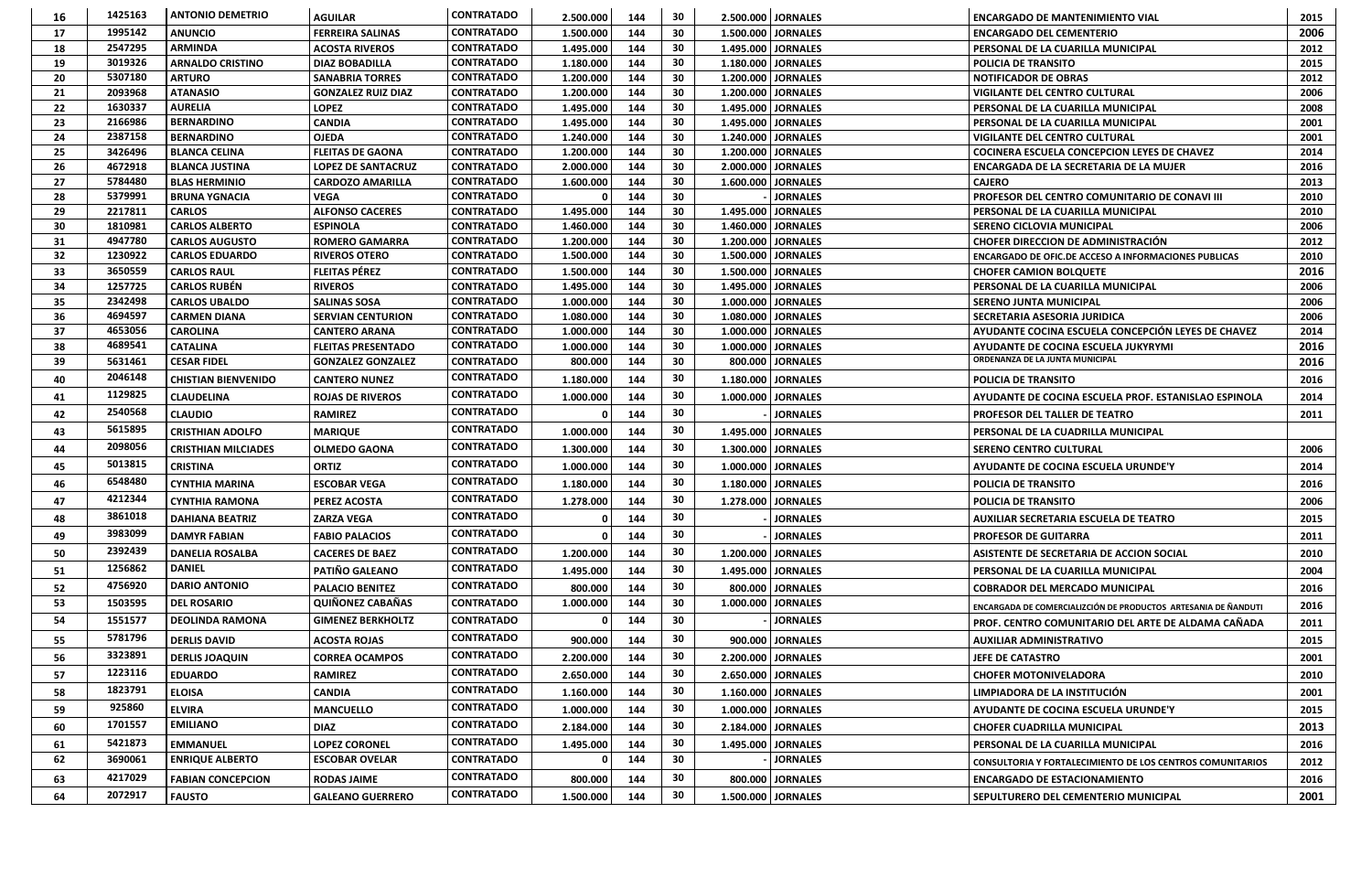| 65  | 1297237 | <b>FEDERICO</b>           | <b>MARECOS HERMOSILLA</b>  | <b>CONTRATADO</b> | 1.800.000 | 145 | 30 |                      | 1.800.000   HONORARIOS PROFESIONALES                            | <b>ASESOR DEL DEPARTAMENTO DE CULTURA</b>                              | 2016 |
|-----|---------|---------------------------|----------------------------|-------------------|-----------|-----|----|----------------------|-----------------------------------------------------------------|------------------------------------------------------------------------|------|
| 66  | 2913774 | <b>FELICIA</b>            | <b>SERVIAN OJEDA</b>       | <b>CONTRATADO</b> | 1.000.000 | 144 | 30 |                      | 1.000.000 JORNALES                                              | LIMPIADORA DEL CENTRO CULTURAL                                         | 2011 |
| 67  | 439792  | <b>FELIX</b>              | <b>FERREIRA MORINIGO</b>   | <b>CONTRATADO</b> |           | 144 | 30 |                      | <b>JORNALES</b>                                                 | PROFESOR AUXILIAR DE CORO MUNICIPAL DE LA TERCERA EDAD                 | 2016 |
| 68  | 1809865 | <b>FIDEL</b>              | <b>COLMAN GIMENEZ</b>      | <b>CONTRATADO</b> | 1.495.000 | 144 | 30 |                      | 1.495.000 JORNALES                                              | PERSONAL DE LA CUADRILLA MUNICIPAL                                     | 2016 |
| 69  | 1790789 | <b>FIDELINA</b>           | <b>RUIZ DIAZ ZARACHO</b>   | <b>CONTRATADO</b> | 1.200.000 | 144 | 30 |                      | 1.200.000   JORNALES                                            | Cocinera de la Escuela Bàsica Nº 6.660 Vecinos Unidos                  | 2016 |
| 70  | 1558227 | <b>FLORIA</b>             | <b>PIRIS AGUILERA</b>      | <b>CONTRATADO</b> | 4.400.000 | 145 | 30 |                      | 4.400.000   HONORARIOS PROFESIONALES                            | <b>FISCALIZADORA DE OBRAS DE FONACIDE</b>                              | 2015 |
| 71  | 2352462 | <b>FRANCISCO JAVIER</b>   | <b>MANCUELLO SAMANIEGO</b> | <b>CONTRATADO</b> | 1.245.000 | 144 | 30 |                      | 1.245.000 JORNALES                                              | <b>INSPECTOR DE CATASTRO</b>                                           | 2006 |
| 72  | 3823511 | <b>FREDY GABRIEL</b>      | <b>TRINIDAD GONZALEZ</b>   | <b>CONTRATADO</b> | 1.200.000 | 144 | 30 |                      | 1.200.000 JORNALES                                              | <b>CHOFER TRACTOR AGRICOLA</b>                                         | 2012 |
| 73  | 1247968 | <b>GILBERTO</b>           | SARACHO OVELAR             | <b>CONTRATADO</b> | 1.495.000 | 144 | 30 |                      | 1.495.000   JORNALES                                            | PERSONAL DE LA CUARILLA MUNICIPAL                                      | 2001 |
| 74  | 1888963 | <b>GILL</b>               | <b>ALFONSO JARA</b>        | <b>CONTRATADO</b> | 1.495.000 | 144 | 30 |                      | 1.495.000   JORNALES                                            | <b>VIGILANTE DEL LOCAL MUNICIPAL</b>                                   | 2001 |
| 75  | 2091234 | <b>GLADIS</b>             | <b>GONZALEZ DE RAMIREZ</b> | <b>CONTRATADO</b> | 1.000.000 | 144 | 30 |                      | 1.000.000   JORNALES                                            | AYUDANTE COCINA ESCUELA CONCEPCIÓN LEYES DE CHAVEZ                     | 2014 |
| 76  | 1947556 | <b>GLADYS ELIZABETH</b>   | <b>CENTURION</b>           | <b>CONTRATADO</b> | 1.200.000 | 144 | 30 |                      | 1.200.000   JORNALES                                            | COCINERA DE LA ESCUELA BÁSICA Nº 1019 ESPIRITU SANTO                   | 2017 |
| 77  | 3323239 | <b>GLADYS ESTELA</b>      | <b>ORTEGA DUARTE</b>       | <b>CONTRATADO</b> | 1.200.000 | 144 | 30 |                      | 1.200.000 JORNALES                                              | <b>CONSEJERA DE CODENI</b>                                             | 2012 |
| 78  | 4455573 | <b>GLADYS ZUNILDA</b>     | <b>TOLEDO BENITEZ</b>      | <b>CONTRATADO</b> | 1.200.000 | 144 | 30 |                      | 1.200.000 JORNALES                                              | <b>CONSEJERA DE CODENI</b>                                             | 2013 |
| 80  | 2392469 | <b>GLORIA ROSSANA</b>     | <b>VELAZQUEZ G.</b>        | <b>CONTRATADO</b> | 1.200.000 | 144 | 30 |                      | 1.200.000 JORNALES                                              | <b>COCINERA ESCUELA JUKYRYMI</b>                                       | 2014 |
| 81  | 3750268 | <b>GRACIELA</b>           | <b>VAZQUEZ MIÑO</b>        | <b>CONTRATADO</b> | 1.200.000 | 144 | 30 |                      | 1.200.000 JORNALES                                              | COCINERA ESCUELA PROF. ESTANISLAO ESPINOLA                             | 2014 |
| 82  | 3819310 | <b>GRACIELA</b>           | <b>PRESENTADO</b>          | <b>CONTRATADO</b> | 1.000.000 | 144 | 30 |                      | 1.000.000   JORNALES                                            | AYUDANTE DE COCINA ESCUELA JUKYRYMI                                    | 2014 |
| 83  | 1132395 | <b>GUSTAVO JAVIER</b>     | <b>CRECHI CORONEL</b>      | <b>CONTRATADO</b> | 1.360.000 | 144 | 30 |                      | 1.360.000 JORNALES                                              | <b>SERENO JUNTA MUNICIPAL</b>                                          | 2006 |
| 84  | 2100335 | <b>HECTOR VIDAL</b>       | <b>MEDINA</b>              | <b>CONTRATADO</b> | 1.495.000 | 144 | 30 |                      | 1.495.000 JORNALES                                              | <b>PERSONAL DE LA CUARILLA MUNICIPAL</b>                               | 2016 |
| 85  | 327268  | <b>HEIDE EMILIA</b>       | <b>ALDAMA CAÑETE</b>       | <b>CONTRATADO</b> | 2.200.000 | 144 | 30 |                      | 2.200.000 JORNALES                                              | 2006<br><b>DIRECTORA DE CODENI</b>                                     |      |
| 86  | 4783445 | <b>HERNAN</b>             | <b>BAEZ GUERRERO</b>       | <b>CONTRATADO</b> |           | 144 | 30 |                      | <b>JORNALES</b>                                                 | 2012<br><b>PROFESOR DE GUITARRA</b>                                    |      |
| 87  | 5312526 | <b>HERNAN</b>             | <b>MERELES CARDOZO</b>     | <b>CONTRATADO</b> | 1.495.000 | 144 | 30 |                      | 1.495.000   JORNALES                                            | 2016<br>PERSONAL DE LA CUARILLA MUNICIPAL                              |      |
| 88  | 818645  | <b>HIGINIO</b>            | <b>BRITOS BAREIRO</b>      | <b>CONTRATADO</b> | 1.400.000 | 144 | 30 |                      | 1.400.000   JORNALES                                            | <b>ENCARGADO DE BIBLIOTECA DEL CENTRO CULTURAL</b>                     |      |
| 89  | 4186782 | <b>HUGO FRANCISCO</b>     | <b>CABRERA ORTEGA</b>      | <b>CONTRATADO</b> | 1.250.000 | 144 | 30 |                      | 1.250.000   JORNALES                                            | <b>PROFESOR DEL TALLER DE TEATRO</b>                                   |      |
| 90  | 4385687 | <b>HUGO JAVIER</b>        | <b>ZORRILLA</b>            | <b>CONTRATADO</b> | 1.495.000 | 144 | 30 |                      | 1.495.000 JORNALES                                              | PERSONAL DE LA CUARILLA MUNICIPAL                                      |      |
| 91  | 7897024 | <b>ISAAC EMANUEL</b>      | <b>RIVEROS BRITEZ</b>      | <b>CONTRATADO</b> | 500.000   | 144 | 30 |                      | 1.000.000 JORNALES                                              | AYUDANTE DE VIGILANCIA DE LA PLAZA MARTIN DE BARUA                     |      |
| 92  | 4669055 | <b>ISAIAS RODRIGO</b>     | <b>TORALES MELGAREJO</b>   | <b>CONTRATADO</b> | 1.495.000 | 144 | 30 |                      | 1.495.000   JORNALES                                            | PERSONAL DE LA CUADRILLA MUNICIPAL                                     | 2017 |
| 93  | 781016  | <b>ISIDRO</b>             | <b>RAMIREZ</b>             | <b>CONTRATADO</b> | 1.495.000 | 144 | 30 |                      | 1.495.000 JORNALES                                              | PERSONAL DE LA CUARILLA MUNICIPAL                                      | 2008 |
| 94  | 4633034 | <b>ISRAEL</b>             | <b>COLMAN RIQUELME</b>     | <b>CONTRATADO</b> | 1.500.000 | 144 | 30 |                      | 1.500.000 JORNALES                                              | <b>CHOFER DE CAMION VOLQUETE</b>                                       | 2012 |
| 95  | 5479144 | <b>JESSICA ANDREA</b>     | <b>ALONSO ALMADA</b>       | <b>CONTRATADO</b> | 1.000.000 | 144 | 30 |                      | 1.000.000 JORNALES                                              | <b>SECRETARIA DEL DPTO. DE AGRICULTURA</b>                             | 2006 |
| 96  | 5216443 | <b>JOB DANIEL</b>         | <b>BORDA RODRIGUEZ</b>     | <b>CONTRATADO</b> | 1.410.000 | 144 | 30 |                      | 1.410.000 JORNALES                                              | AUXILIAR DE ADMINISTRATIVO DE LA JUNTA MUNICIPAL                       | 2012 |
| 97  | 4257617 | <b>JOSE DE LOS SANTOS</b> | <b>BELOTTO BRITEZ</b>      | <b>CONTRATADO</b> | 1.025.000 | 144 | 30 |                      | 1.025.000 JORNALES                                              | <b>SERENO MERCADO MUNICIPAL</b>                                        | 2014 |
| 98  | 7127245 | <b>JOSÉ LUIS</b>          | <b>FRANCO LEGUIZAMON</b>   | <b>CONTRATADO</b> | 800.000   | 144 | 30 |                      | 800.000   JORNALES                                              | <b>ORDENANZA DIRECCION DOC</b>                                         | 2016 |
| 99  | 2928069 | <b>JOSÉ LUIS</b>          | <b>FERREIRA SALINAS</b>    | <b>CONTRATADO</b> | 1.495.000 | 144 | 30 |                      | 1.495.000   JORNALES                                            | PERSONAL DE LA CUARILLA MUNICIPAL                                      | 2006 |
| 100 | 3709771 | <b>JOSÉ LUIS</b>          | <b>GONZALEZ BARBOTE</b>    | <b>CONTRATADO</b> | 800.000   | 144 | 30 |                      | 800.000 JORNALES                                                | <b>AUXILIAR DE SECRETARIA DE DEPORTES</b>                              | 2010 |
| 101 | 2498038 | <b>JOSEFINA</b>           | <b>GONZALEZ VERA</b>       | <b>CONTRATADO</b> | 1.290.000 | 144 | 30 |                      | 1.290.000 JORNALES                                              | <b>SECRETARIA DE INTENDENCIA</b>                                       | 2011 |
| 102 | 263419  | <b>JUAN</b>               | <b>BRITEZ RIVEROS</b>      | <b>CONTRATADO</b> | 2.364.000 | 144 | 30 |                      | 2.364.000 JORNALES                                              | <b>SECRETARIO DE DEPORTES</b>                                          |      |
| 103 | 4647534 | <b>JUAN GABRIEL</b>       | <b>ZARATE GONZALEZ</b>     | <b>CONTRATADO</b> | 900.000   | 144 | 30 |                      | 900.000 JORNALES                                                | <b>ENCARGADO DE TELECENTRO</b>                                         |      |
| 104 | 4001309 | <b>JUAN MANUEL</b>        | <b>MONZON MEDINA</b>       | <b>CONTRATADO</b> | 1.500.000 | 144 | 30 |                      | 1.500.000   JORNALES                                            | ENCARGADO DE LA SECRETARIA DE LA JUVENTUD                              |      |
| 105 | 1666928 | <b>JUAN OBDULIO</b>       | <b>DIAZ</b>                | <b>CONTRATADO</b> |           | 144 | 30 |                      | <b>JORNALES</b>                                                 | <b>PROFESOR DE GUITARRA</b>                                            |      |
| 106 | 4592890 | <b>JUAN RAMON</b>         | <b>AMARILLA LEGUIZAMON</b> | <b>CONTRATADO</b> | 1.500.000 | 144 | 30 | 1.500.000   JORNALES | <b>PERSONAL DE LA CUADRILLA MUNICIPAL</b>                       |                                                                        | 2016 |
| 107 | 1528353 | <b>JULIO</b>              | <b>GAMARRA ROJAS</b>       | <b>CONTRATADO</b> | 1.180.000 | 144 | 30 |                      | 1.180.000   JORNALES<br><b>POLICIA DE TRANSITO</b>              |                                                                        | 2015 |
| 108 | 3252500 | <b>KARINA ELIZABETH</b>   | <b>ACOSTA</b>              | <b>CONTRATADO</b> | 1.000.000 | 144 | 30 |                      | 1.000.000 JORNALES<br>AYUDANTE DE COCINA ESCUELA VECINOS UNIDOS |                                                                        | 2014 |
| 109 | 4812562 | <b>KATERINE ANDREA</b>    | <b>SOLIS DEVACA</b>        | <b>CONTRATADO</b> | 3.300.000 | 141 | 30 |                      | 3.300.000   TECNICO                                             | <b>DIRECTORA DE PLANIFICACION Y DESARROLLO</b>                         |      |
| 110 | 3494710 | <b>LAURA DIANA</b>        | <b>CABAÑAS DE BRITEZ</b>   | <b>CONTRATADO</b> | 1.620.000 | 144 | 30 |                      | 1.620.000 JORNALES                                              | <b>PSICOLOGA - CONMISIONADA COMO DIRECTORA DE SALUBRIDAD E HIGIENE</b> |      |
| 111 | 2098883 | <b>LAURA MARLENE</b>      | <b>OVANDO CAMPUZANO</b>    | <b>CONTRATADO</b> | 0         | 144 | 30 |                      | <b>JORNALES</b>                                                 | <b>PROFESORA DE CORO MUNICIPAL DE LA TERCERA EDAD</b>                  | 2016 |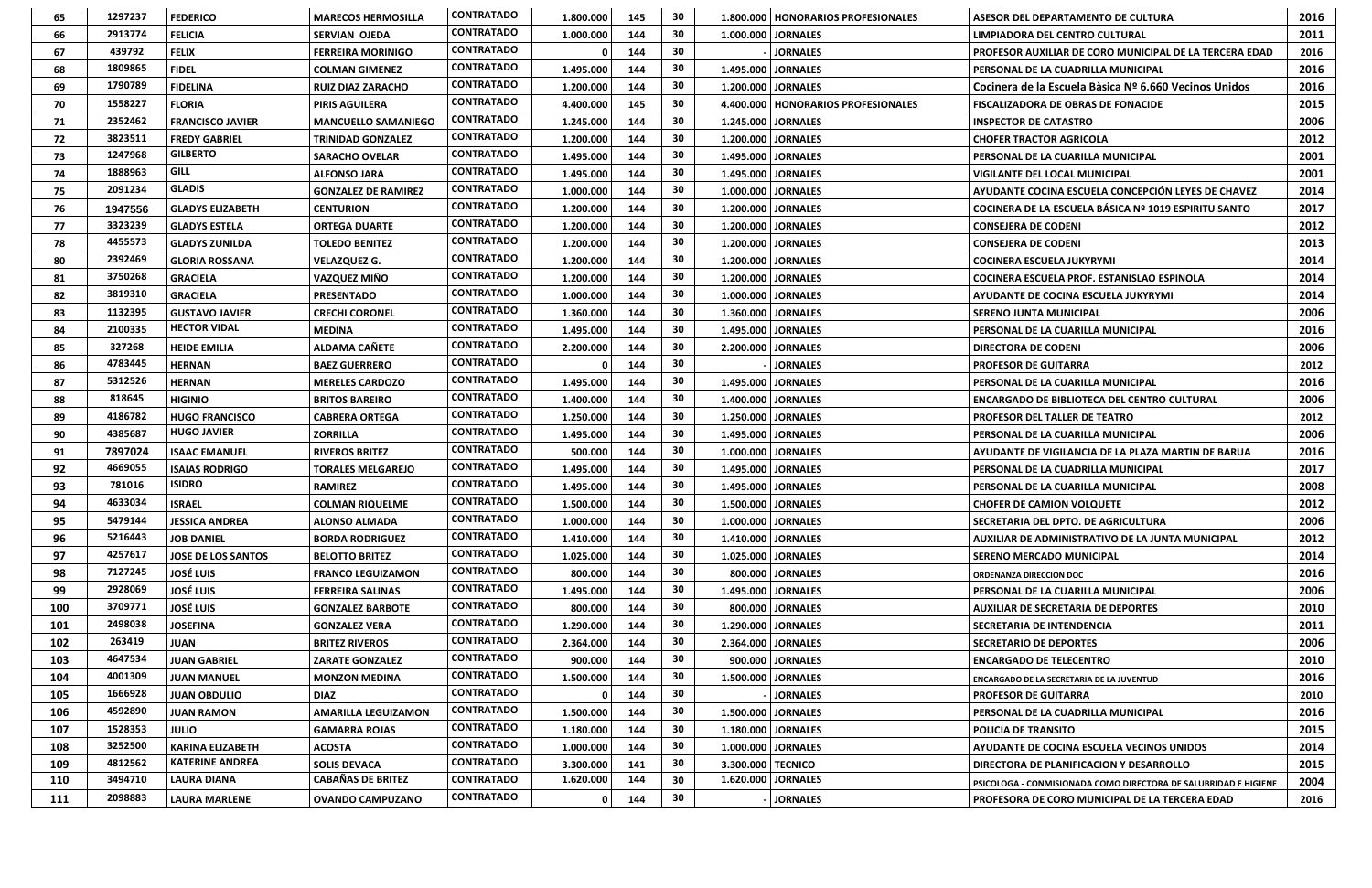| 112 | 4544221 | <b>LEANDRO MANUEL</b>                 | <b>GUERRERO RIVEROS</b>      | <b>CONTRATADO</b> |           | 144 | 30 |                     | <b>JORNALES</b>                      | <b>PROFESOR DE GUITARRA</b>                                                   | 2016         |
|-----|---------|---------------------------------------|------------------------------|-------------------|-----------|-----|----|---------------------|--------------------------------------|-------------------------------------------------------------------------------|--------------|
| 114 | 2387034 | <b>LEOPOLDO</b>                       | <b>ESCOBAR</b>               | <b>CONTRATADO</b> | 1.495.000 | 144 | 30 |                     | 1.495.000   JORNALES                 | <b>PERSONAL DE LA CUARILLA MUNICIPAL</b>                                      | 1979         |
| 115 | 5783062 | <b>LEYDA FABIANA</b>                  | <b>ESTIGARRIBIA GIMENEZ</b>  | <b>CONTRATADO</b> |           | 144 | 30 |                     | <b>JORNALES</b>                      | <b>PROFESOR DEL CENTRO COMUNITARIO DE CONAVI III</b>                          | 2012         |
| 116 | 2098061 | <b>LIDER ISAAC</b>                    | <b>VERA VEGA</b>             | <b>CONTRATADO</b> | 1.460.000 | 144 | 30 | 1.460.000           | <b>JORNALES</b>                      | <b>SERENO MERCADO MUNICIPAL</b>                                               | 2006         |
| 117 | 2466636 | <b>LIZ ANDREA</b>                     | <b>BENITEZ ISASI</b>         | <b>CONTRATADO</b> |           | 144 | 30 |                     | <b>JORNALES</b>                      | PROF. DE DECLAMACIÓN DE LA ESCUELA Y EL TALLER DE DECLAMACIÓN                 | 2012         |
| 118 | 3492615 | <b>LUIS ALBERTO</b>                   | <b>MENDEZ</b>                | <b>CONTRATADO</b> | 1.200.000 | 144 | 30 |                     | 1.200.000 JORNALES                   | PERSONAL DE LA CUARILLA MUNICIPAL                                             | 2012         |
| 119 | 6036285 | <b>LUZ ALELY</b>                      | <b>TORALES MENDEZ</b>        | <b>CONTRATADO</b> | 1.000.000 | 144 | 30 |                     | 1.000.000   JORNALES                 | ASISTENTE DE LA DIRECCION DE ADMINISTRACION Y FINANZAS                        | 2016         |
| 120 | 2162857 | <b>MARCIANO</b>                       | <b>YEGROS GONZALEZ</b>       | <b>CONTRATADO</b> | 1.400.000 | 144 | 30 |                     | 1.400.000 JORNALES                   | PERSONAL DE LA CUADRILLA MUNICIPAL                                            |              |
| 121 | 1519072 | <b>MARCOS</b>                         | <b>DIAZ SAMANIEGO</b>        | <b>CONTRATADO</b> | 1.500.000 | 144 | 30 |                     | 1.500.000 JORNALES                   | <b>CHOFER DE CAMION VOLQUETE</b>                                              | 2011         |
| 122 | 2933473 | <b>MARCOS AURELIO</b>                 | <b>ACOSTA FIGUEREDO</b>      | <b>CONTRATADO</b> | 1.800.000 | 144 | 30 |                     | 1.800.000   JORNALES                 | AYUDANTE PARA CAMION COMPACTADOR                                              | 2004         |
| 123 | 3204412 | <b>MARIA ANDREA</b>                   | <b>ACOSTA LEZCANO</b>        | <b>CONTRATADO</b> | 1.850.000 | 145 | 30 |                     | 1.850.000   HONORARIOS PROFESIONALES | <b>NUTRICIONISTA - FONACIDE</b>                                               | 2010         |
| 124 | 4982413 | <b>MARIA DEL ROSARIO</b>              | <b>PEREZ VAZQUEZ</b>         | <b>CONTRATADO</b> | 1.000.000 | 144 | 30 | 1.000.000           | <b>JORNALES</b>                      | AYUDANTE DE COCINA EN ESC. BÁSICA Nº 1359 DON CARLOS CALCENA                  | 2017         |
| 125 | 2318833 | <b>MARIA ELENA</b>                    | <b>ALCARAZ GOMEZ</b>         | <b>CONTRATADO</b> |           | 144 | 30 |                     | <b>JORNALES</b>                      | <b>PROFESORA DE DANZA FOLCLORICA</b>                                          | 2014         |
| 126 | 5540070 | <b>MARIA GISSEL</b>                   | PEÑA VERA                    | <b>CONTRATADO</b> | 1.300.000 | 144 | 30 |                     | 1.300.000   JORNALES                 | <b>AUXILIAR DE DIRECCIÓN DE CATASTRO</b>                                      | 2013         |
| 127 | 1063743 | <b>MARIA GLORIA</b>                   | <b>CARDOZO DE MERELES</b>    | <b>CONTRATADO</b> | 1.000.000 | 144 | 30 |                     | 1.000.000   JORNALES                 | AYUDANTE DE COCINA ESCUELA LAUREANA VEGA                                      | 2014         |
| 128 | 1975588 | <b>MARIA INES</b>                     | <b>ACOSTA DE CAMPUZANO</b>   | <b>CONTRATADO</b> | 1.200.000 | 144 | 30 |                     | 1.200.000 JORNALES                   | COCINERA ESCUELA LAUREANA VEGA                                                | 2014         |
| 129 | 2498036 | <b>MARIA LUISA</b>                    | <b>ROMERO</b>                | <b>CONTRATADO</b> | 1.000.000 | 144 | 30 |                     | 1.000.000 JORNALES                   | ENCARGADA DE BIBLIOTECA DEL CENTRO CULTURAL Y ARTESANAL                       | 2016         |
| 130 | 5033755 | <b>MARIA MAGDALENA</b>                | <b>FERNANDEZ ROA</b>         | <b>CONTRATADO</b> | 1.000.000 | 144 | 30 |                     | 1.000.000 JORNALES                   | AYUDANTE DE COCINA EN ESCUELA BÁSICA Nº 1019 ESPIRITU SANTO                   | 2017         |
| 131 | 2284382 | <b>MARIA MAXIMA</b>                   | <b>GAONA FRANCO</b>          | <b>CONTRATADO</b> | 1.200.000 | 144 | 30 |                     | 1.200.000 JORNALES                   | <b>COCINA ESCUELA MEDALLA MILAGROSA</b>                                       | 2014         |
| 132 | 3331661 | <b>MARÍA VICTORINA</b>                | <b>CANTERO</b>               | <b>CONTRATADO</b> | 1.495.000 | 144 | 30 |                     | 1.495.000 JORNALES                   |                                                                               | 2006         |
| 133 | 1848651 | <b>MARIO LUIS</b>                     | <b>ESCOBAR ROJAS</b>         | <b>CONTRATADO</b> | 2.362.000 | 141 | 30 | 2.362.000 TECNICO   |                                      | PERSONAL DE LA CUARILLA MUNICIPAL<br><b>ENCARGADO DE COMISIONES VECINALES</b> |              |
| 134 | 3964042 | <b>MARTA ISABEL</b>                   | <b>RAMIREZ BAEZ</b>          | <b>CONTRATADO</b> | 1.200.000 | 144 | 30 |                     | 1.200.000 JORNALES                   | 2012<br>2014<br><b>LIQUIDADORA DE IMPUESTOS</b>                               |              |
| 135 | 859252  | <b>MARTIN</b>                         | <b>GONZALEZ</b>              | <b>CONTRATADO</b> | 2.600.000 | 145 | 30 |                     | 2.600.000   HONORARIOS PROFESIONALES | ASESOR ECONOMICO DE LA JUNTA                                                  |              |
| 136 | 1746262 | <b>MARTIN</b>                         | <b>SANABRIA GONZALEZ</b>     | <b>CONTRATADO</b> | 1.160.000 | 144 | 30 |                     | 1.160.000   JORNALES                 |                                                                               |              |
| 137 | 3354855 | <b>MAXIMO DANIEL</b>                  | <b>ORTEGA AYALA</b>          | <b>CONTRATADO</b> | 1.500.000 | 145 | 30 |                     | 1.500.000   JORNALES                 | PERSONAL DE LA CUARILLA MUNICIPAL                                             |              |
| 138 | 1026790 | <b>MEDARDO SALUSTIANO</b>             | <b>BOGADO GONZALEZ</b>       | <b>CONTRATADO</b> | 3.500.000 | 145 | 30 |                     | 3.500.000   HONORARIOS PROFESIONALES | AUXILIAR DEL DIRECCIÓN DE TRANSITO<br><b>ASESOR ECONÓMICO Y CONTADOR</b>      | 2016<br>2007 |
| 139 | 1574567 | <b>MERCEDES</b>                       | <b>GONZALEZ RECALDE</b>      | <b>CONTRATADO</b> | 1.495.000 | 144 | 30 |                     | 1.495.000   JORNALES                 | PERSONAL DE LA CUARILLA MUNICIPAL                                             | 2016         |
| 140 | 1754110 | <b>MERCEDES</b>                       | <b>ALVAREZ</b>               | <b>CONTRATADO</b> | 1.160.000 | 144 | 30 | 1.160.000           | <b>JORNALES</b>                      | LIMPIADORA DE LA INSTITUCIÓN                                                  | 2006         |
| 141 | 3799257 | <b>MIGUEL ANGEL</b>                   | <b>AGÜERO</b>                | <b>CONTRATADO</b> |           | 144 | 30 |                     | <b>JORNALES</b>                      | PROF. DE INTERPRETACION TEATRAL I Y CARACTERIZACION DE LA ESC. DE TEATRO      | 2016         |
| 142 | 619291  | MIGUEL ÁNGEL                          | <b>RODRÍGUEZ FERNANDEZ</b>   | <b>CONTRATADO</b> | 4.000.000 | 141 | 30 | 4.000.000   TECNICO |                                      | <b>DIRECTOR DE RECAUDACIÓN</b>                                                | 2012         |
| 143 | 3854793 | <b>MILNER RODRIGO</b>                 | <b>FRANCO ALEMAN</b>         | <b>CONTRATADO</b> | 1.100.000 | 144 | 30 |                     | 1.100.000 JORNALES                   | CHOFER DE DIRECCIÓN DE OBRAS                                                  | 2011         |
| 144 | 2046954 | <b>MIRIAN ELISA</b>                   | <b>CHAVEZ DE CORONEL</b>     | <b>CONTRATADO</b> | 1.300.000 | 144 | 30 |                     | 1.300.000 JORNALES                   | <b>COBRADORA DE MERCADO</b>                                                   | 2009         |
| 145 | 2943206 | <b>MIRTHA</b>                         | <b>INSFRAN</b>               | <b>CONTRATADO</b> | 1.300.000 | 144 | 30 |                     | 1.300.000 JORNALES                   | LIMPIADORA JUNTA MUNICIPAL                                                    | 2001         |
| 146 | 2122790 | <b>MIRYAN</b>                         | <b>ARZAMENDIA</b>            | <b>CONTRATADO</b> | 1.495.000 | 144 | 30 |                     | 1.495.000 JORNALES                   | PERSONAL DE LA CUARILLA MUNICIPAL                                             | 2001         |
| 147 | 3843865 | <b>NATALIA BEATRIZ</b>                | <b>VERA AYALA</b>            | <b>CONTRATADO</b> |           | 144 | 30 |                     | 0 JORNALES                           | SECRETARIA DE TEATRO MUNICIPAL                                                | 2010         |
| 148 | 3228515 | <b>NATALIA NOEMÍ</b>                  | <b>CÁCERES GAONA</b>         | <b>CONTRATADO</b> | 1.650.000 | 145 | 30 |                     | 1.650.000   HONORARIOS PROFESIONALES | <b>NUTRICIONISTA - FONACIDE</b>                                               | 2014         |
| 149 | 1432314 | <b>NICASIO DEL PILAR</b>              | <b>OVIEDO</b>                | <b>CONTRATADO</b> | 1.495.000 | 144 | 30 |                     | 1.495.000   JORNALES                 | PERSONAL DE LA CUARILLA MUNICIPAL                                             | 2012         |
| 150 | 569379  | <b>NIDIA</b>                          | <b>SANABRIA DE SANTANDER</b> | <b>CONTRATADO</b> |           | 144 | 30 |                     | <b>JORNALES</b>                      | <b>PROFESORA DE LITERATUTA DE LA ESCUELA DE DECLAMACIÓN</b>                   | 2001         |
| 151 | 928582  | <b>NIDIA EULOGIA</b>                  | <b>ACOSTA DE PEREZ</b>       | <b>CONTRATADO</b> | 1.160.000 | 144 | 30 |                     | 1.160.000   JORNALES                 | LIMPIADORA DE LA INSTITUCIÓN                                                  | 2006         |
| 152 | 3516113 | <b>NIDIA RAQUEL</b>                   | <b>MEZA ROBLES</b>           | <b>CONTRATADO</b> | 1.000.000 | 144 | 30 |                     | 1.000.000 JORNALES                   | AYUDANTE COCINA ESCUELA CONCEPCIÓN LEYES DE CHAVEZ                            | 2014         |
| 154 | 4132772 | NÍNIVE MARIA                          | <b>ARCE CHAMORRO</b>         | <b>CONTRATADO</b> |           | 144 | 30 |                     | <b>JORNALES</b>                      | PROFESORA DE DANZA JAZZ                                                       | 2010         |
| 155 | 3448169 |                                       |                              | <b>CONTRATADO</b> |           |     | 30 |                     |                                      |                                                                               | 2004         |
| 156 | 3303069 | <b>NOELIA ISIDORA</b>                 | <b>SALINAS CABAÑAS</b>       | <b>CONTRATADO</b> | 1.180.000 | 144 | 30 |                     | 1.180.000 JORNALES                   | <b>RECEPCIONISTA</b>                                                          | 2014         |
| 157 | 1796682 | <b>NORMA BEATRIZ</b>                  | <b>PEREZ RUIZ</b>            | <b>CONTRATADO</b> | 1.200.000 | 144 | 30 |                     | 1.200.000 JORNALES                   | <b>COCINERA ESCUELA URUNDE'Y</b>                                              | 2016         |
|     |         | <b>OSCAR</b>                          | LEGUIZAMÓN OVELAR            | <b>CONTRATADO</b> | 2.000.000 | 144 |    |                     | 2.000.000 JORNALES                   | PERSONAL DE LA CUADRILLA MUNICIPAL                                            |              |
| 158 | 4218576 | <b>OSCAR ASUNCIÓN</b><br><b>PABLO</b> | <b>RODRIGUEZ ORTIZ</b>       | <b>CONTRATADO</b> | 1.800.000 | 144 | 30 |                     | 1.800.000 JORNALES                   | <b>ENCARGADO DE MANTENIMIENTO Y REPARACIONES DE REP. MUNIC</b>                | 2016         |
| 159 | 1245050 |                                       | <b>ROA</b>                   |                   | 1.500.000 | 144 | 30 |                     | 1.500.000 JORNALES                   | DIRECTOR DEL MERCADO MUNICIPAL                                                | 2016         |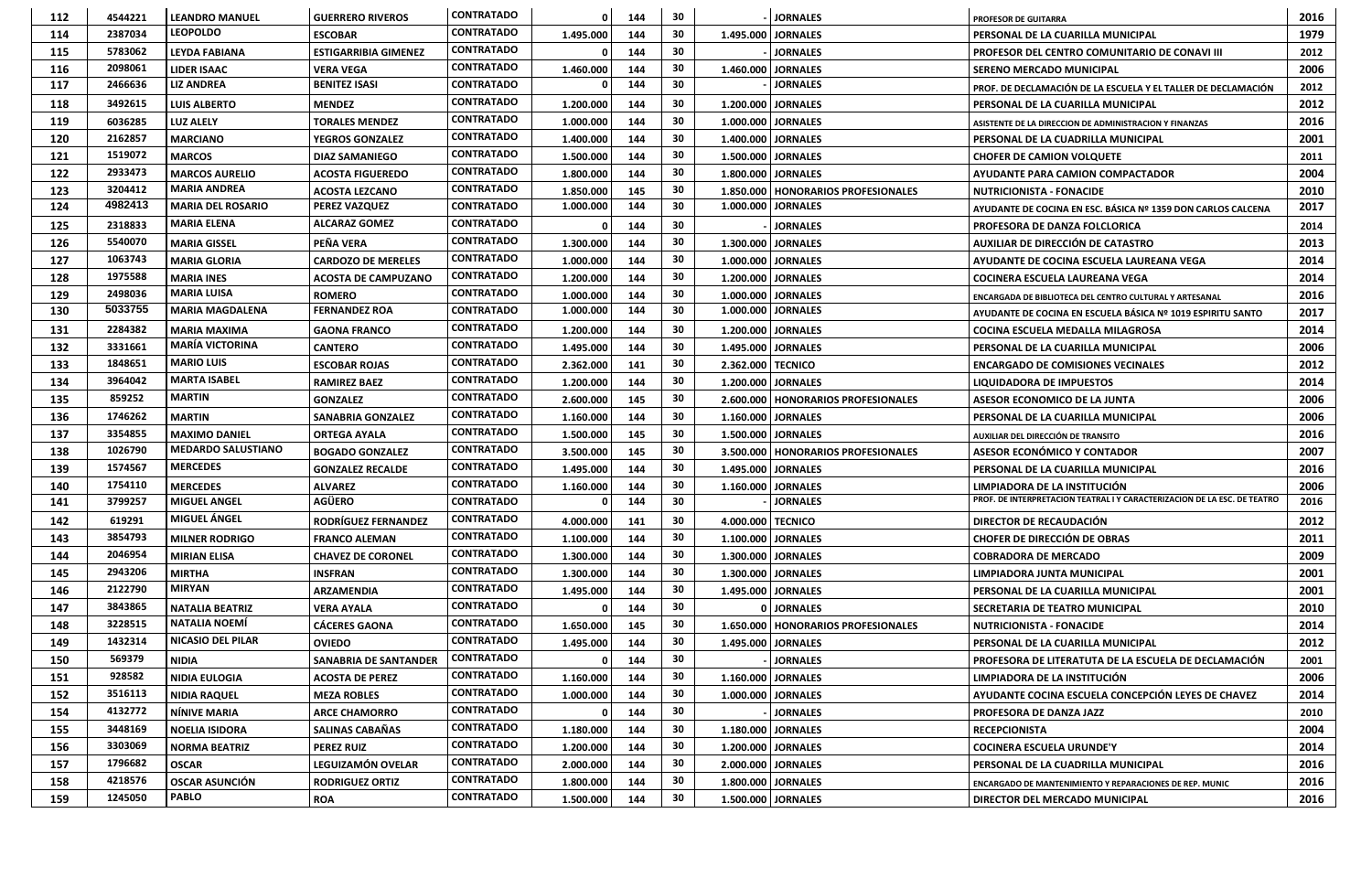| 160 | 1697871 | <b>PAOLA</b>                | <b>ROJAS</b>              | <b>CONTRATADO</b> |           | 144 | 30 |                   | <b>JORNALES</b>                      | PROFESORA DE DECLAMACIÓN DE LA ESCUELA DE DECLAMACIÓN         | 2010 |
|-----|---------|-----------------------------|---------------------------|-------------------|-----------|-----|----|-------------------|--------------------------------------|---------------------------------------------------------------|------|
| 161 | 3974912 | <b>PAOLA ASUNCIÓN</b>       | <b>ZARZA VEGA</b>         | <b>CONTRATADO</b> |           | 144 | 30 |                   | <b>JORNALES</b>                      | PROF. DEL CENTRO COMUNITARIO DEL ARTE DE ALDAMA CAÑADA        | 2012 |
| 162 | 2687202 | <b>PEDRO</b>                | <b>BAEZ OLMEDO</b>        | <b>CONTRATADO</b> | 1.080.000 | 144 | 30 |                   | 1.080.000   JORNALES                 | <b>AUXILIAR DE INTENDENCIA</b>                                | 2004 |
| 163 | 4580207 | <b>PEDRO INOCENCIO</b>      | <b>ROMERO BRITEZ</b>      | <b>CONTRATADO</b> | 2.500.000 | 144 | 30 |                   | 2.500.000   JORNALES                 | ENCARGADO DEL DEPARTAMENTO DE ASEO URBANO                     | 2015 |
| 164 | 1489727 | <b>PORFIRIA</b>             | LÓPEZ DE MORENO           | <b>CONTRATADO</b> | 1.180.000 | 144 | 30 |                   | 1.180.000 JORNALES                   | LIMPIADORA DE LA INSTITUCIÓN                                  | 2007 |
| 165 | 713751  | <b>PORFIRIO SAMUEL</b>      | <b>CACERES REINOZZO</b>   | <b>CONTRATADO</b> | 600.000   | 144 | 30 |                   | 600.000 JORNALES                     | <b>SERENO DE CAPEDI</b>                                       | 2004 |
| 166 | 2315455 | <b>RAFAELA</b>              | <b>BARBOTTE DE YEGROS</b> | <b>CONTRATADO</b> | 1.500.000 | 144 | 30 |                   | 1.500.000   JORNALES                 | ASISTENDE DE LA SECRETARIA DE LA MUJER                        | 2016 |
| 167 | 1771781 | <b>RAMON</b>                | <b>BENITEZ ESCOBAR</b>    | <b>CONTRATADO</b> | 1.278.000 | 144 | 30 |                   | 1.278.000 JORNALES                   | <b>POLICIA DE TRANSITO</b>                                    | 2001 |
| 168 | 1713845 | <b>RAMON ARTEMIO</b>        | <b>ALDAMA CENTURIÓN</b>   | <b>CONTRATADO</b> | 3.900.000 | 145 | 30 |                   | 3.900.000   HONORARIOS PROFESIONALES | <b>JEFE DE GABINETE</b>                                       | 2014 |
| 167 | 1898186 | <b>RAMONA</b>               | <b>ORTIZ OJEDA</b>        | <b>CONTRATADO</b> | 2.362.070 | 144 | 30 |                   | 2.362.070 JORNALES                   | <b>ENCARGADA DE SECRETARIA DE ACCION SOCIAL</b>               | 2010 |
| 168 | 1667958 | <b>REGIS</b>                | <b>CABAÑAS RIVEROS</b>    | <b>CONTRATADO</b> | 1.200.000 | 144 | 30 |                   | 1.200.000 JORNALES                   | <b>SERENO CICLOVIA MUNICIPAL</b>                              | 2015 |
| 170 | 4635983 | <b>REINALDO</b>             | <b>ALFONSO RUIZ DIAZ</b>  | <b>CONTRATADO</b> | 1.495.000 | 144 | 30 |                   | 1.495.000 JORNALES                   | PERSONAL DE LA CUADRILLA MUNICIPAL                            | 2017 |
| 171 | 4387304 | <b>ROBERT DAMIR</b>         | <b>JARA MARECOS</b>       | <b>CONTRATADO</b> |           | 144 | 30 |                   | <b>JORNALES</b>                      | <b>PROFESOR DE GUITARRA</b>                                   | 2013 |
| 172 | 4752535 | <b>ROBERTO</b>              | <b>FIGUEREDO</b>          | <b>CONTRATADO</b> | 2.200.000 | 144 | 30 |                   | 2.200.000 JORNALES                   | <b>CHOFER CAMION COMPACTADOR</b>                              | 2011 |
| 173 | 4186368 | <b>ROBERTO RAMON</b>        | <b>GONZALEZ ROMAN</b>     | <b>CONTRATADO</b> |           | 144 | 30 |                   | <b>JORNALES</b>                      | <b>PROFESOROR DE TEORIA TEATRAL DE LA ESCUELA DE TEATRO</b>   | 2011 |
| 174 | 4109409 | <b>RODOLFO</b>              | <b>VILLASBOA PÉREZ</b>    | <b>CONTRATADO</b> | 2.500.000 | 145 | 30 |                   | 2.500.000   HONORARIOS PROFESIONALES | <b>ENCARGADO DEL DEPARTAMENTO DE AGRICULTURA</b>              | 2017 |
| 175 | 4227809 | <b>ROLANDO ENMANUEL</b>     | <b>MANCUELLO MEDINA</b>   | <b>CONTRATADO</b> | 4.400.000 | 141 | 30 | 4.400.000 TECNICO |                                      | <b>DIRECTOR DE OBRAS</b>                                      | 2015 |
| 176 | 4981501 | <b>ROMINA</b>               | <b>FLORENTIN MEDINA</b>   | <b>CONTRATADO</b> | 1.150.000 | 144 | 30 |                   | 1.150.000   JORNALES                 | SECRETARIA DE LA DIRECCION DE OBRAS                           | 2011 |
| 177 | 5383779 | <b>RONALD ALEXIS</b>        | <b>TANASIO MEZA</b>       | <b>CONTRATADO</b> | 1.000.000 | 144 | 30 |                   | 1.000.000   JORNALES                 | 2008<br><b>AUXILIAR DE UOC</b>                                |      |
| 178 | 3331686 | <b>RONNY EMILIO</b>         | <b>AMARILLA RIVEROS</b>   | <b>CONTRATADO</b> | 1.500.000 | 144 | 30 |                   | 1.500.000   JORNALES                 | 2011<br><b>CHOFER DE TRACTOR AGRICOLA</b>                     |      |
| 179 | 5239090 | <b>ROSANA ELIZABETH</b>     | <b>SANCHEZ ESPINOZA</b>   | <b>CONTRATADO</b> | 400.000   | 144 | 30 |                   | 400.000   JORNALES                   | 2016<br>CONTRATO DE APRENDISAJE EN LA DIRECCIÓN DE OBRAS      |      |
| 180 | 6093623 | <b>ROSSANA</b>              | <b>ISASI LOPEZ</b>        | <b>CONTRATADO</b> | 1.000.000 | 144 | 30 |                   | 1.000.000 JORNALES                   | <b>GUIA MUSEO PARROQUIAL VIRGEN DEL ROSARIO</b>               |      |
| 181 | 5383925 | <b>RUTH MARIZA</b>          | <b>TORRES GOMEZ</b>       | <b>CONTRATADO</b> |           | 144 | 30 |                   | <b>JORNALES</b>                      | PROFESORA AUXILIAR DE DANZA FOLCLORICA                        |      |
| 182 | 1961195 | <b>SANTIAGO</b>             | <b>ESCOBAR PRESENTADO</b> | <b>CONTRATADO</b> | 1.160.000 | 144 | 30 |                   | 1.160.000   JORNALES                 | <b>SERENO POLIDEPORTIVO MUNICIPAL</b>                         |      |
| 183 | 1282634 | <b>SANTOS</b>               | <b>ROJAS ORTEGA</b>       | <b>CONTRATADO</b> | 1.080.000 | 144 | 30 |                   | 1.080.000 JORNALES                   | <b>SERENO MUNICIPAL (ESCUELA YBYRATY)</b>                     | 2006 |
| 184 | 3534668 | <b>SILVINA</b>              | <b>LOPEZ RUIZ DIAZ</b>    | <b>CONTRATADO</b> | 1.200.000 | 144 | 30 |                   | 1.200.000 JORNALES                   | COCINERA DE LA ESCUELA BÁSICA Nº 1359 DON CRLOS CALCENA       | 2017 |
| 185 | 1782363 | <b>SOLEDAD</b>              | <b>AYALA</b>              | <b>CONTRATADO</b> |           | 144 | 30 |                   | <b>JORNALES</b>                      | LABORATORIO DE ARTE INTEGRADO DE CINE DE LA ESCUELA DE TEATRO | 2016 |
| 186 | 3493490 | <b>TOMAS</b>                | <b>MORINIGO</b>           | <b>CONTRATADO</b> | 1.800.000 | 144 | 30 |                   | 1.800.000   JORNALES                 | AYUDANTE CAMION COMPACTADOR                                   | 2010 |
| 187 | 2180662 | <b>VALENTIN</b>             | <b>ESCOBAR PIRIS</b>      | <b>CONTRATADO</b> | 1.200.000 | 144 | 30 |                   | 1.200.000 JORNALES                   | <b>PERSONAL DE LA CUARILLA MUNICIPAL</b>                      | 2012 |
| 188 | 2082599 | <b>VICTOR ARMANDO</b>       | <b>COLMAN ROJAS</b>       | <b>CONTRATADO</b> | 1.400.000 | 144 | 30 |                   | 1.400.000 JORNALES                   | <b>SERENO DEL CENTRO CULTURAL</b>                             | 2006 |
| 189 | 998955  | <b>VICTOR ESTEBAN RAMON</b> | <b>GAONA SERVIN</b>       | <b>CONTRATADO</b> | 1.400.000 | 144 | 30 |                   | 1.400.000 JORNALES                   | <b>AUXILIAR DE ADMINISTRACION Y FINANZAS</b>                  | 2014 |
| 190 | 696705  | <b>VICTOR RAMON</b>         | <b>FERNANDEZ FRIZZOTI</b> | <b>CONTRATADO</b> | 1.278.000 | 144 | 30 |                   | 1.278.000 JORNALES                   | <b>POLICIA DE TRANSITO</b>                                    | 2001 |
| 191 | 1501251 | <b>VIRGINIO</b>             | <b>MEDINA</b>             | <b>CONTRATADO</b> | 1.495.000 | 144 | 30 |                   | 1.495.000 JORNALES                   | <b>SERENO MUNICIPAL</b>                                       | 2001 |
| 192 | 1992919 | <b>WILBERTO</b>             | <b>FLORENTIN</b>          | <b>CONTRATADO</b> | 1.495.000 | 144 | 30 |                   | 1.495.000 JORNALES                   | PERSONAL DE LA CUARILLA MUNICIPAL                             | 2016 |
| 193 | 4332083 | <b>WILSON</b>               | <b>PEREZ YEGROS</b>       | <b>CONTRATADO</b> | 1.180.000 | 144 | 30 |                   | 1.180.000 JORNALES                   | <b>POLICIA DE TRANSITO</b>                                    | 2016 |
| 194 | 5628204 | <b>WILSON FABIAN</b>        | <b>GONZALEZ</b>           | <b>CONTRATADO</b> | 1.495.000 | 144 | 30 |                   | 1.495.000 JORNALES                   | <b>PERSONAL DE LA CUARILLA MUNICIPAL</b>                      | 2009 |
| 195 | 6529318 | <b>GUSTAVO JAVIER</b>       | <b>SALINAS TRINIDAD</b>   | <b>CONTRATADO</b> | 680.000   | 144 | 30 |                   | 680.000 JORNALES                     | <b>SERENO CENTRO DE OPERACIONES POLICIA DE TRANSITO</b>       | 2017 |
| 196 | 6263431 | <b>EDUARDO</b>              | <b>ALDANA ESCURRA</b>     | <b>CONTRATADO</b> | 865.333   | 144 | 30 |                   | 865.333   JORNALES                   | <b>POLICIA DE TRANSITO</b>                                    | 2017 |
| 197 | 5711196 | <b>MANUELA</b>              | <b>VILLALBA ROTELA</b>    | <b>CONTRATADO</b> | 1.160.000 | 144 | 30 |                   | 1.160.000 JORNALES                   | <b>PERSONAL DE LA CUARILLA MUNICIPAL</b>                      | 2017 |
| 198 | 2103153 | <b>OSCAR ARSENIO</b>        | <b>ALVARENGA CABAÑAS</b>  | <b>CONTRATADO</b> | 1.265.000 | 144 | 30 |                   | 1.265.000 JORNALES                   | <b>PERSONAL DE LA CUARILLA MUNICIPAL</b>                      | 2017 |
| 199 | 5277134 | <b>ULISES ALCIBIADES</b>    | <b>MEDINA SOSA</b>        | <b>CONTRATADO</b> | 1.495.000 | 144 | 30 |                   | 1.495.000 JORNALES                   | <b>PERSONAL DE LA CUARILLA MUNICIPAL</b>                      | 2017 |
| 200 | 4132760 | YANINA ALEJANDRA            | <b>ARCE CHAMORRO</b>      | <b>CONTRATADO</b> |           | 144 | 30 |                   | <b>JORNALES</b>                      | <b>PROFESORA AUXILIAR DE DANZA JAZZ</b>                       | 2015 |
| 201 | 2369845 | <b>ZUNILDA</b>              | LEGUIZAMÓN ESTECHE        | <b>CONTRATADO</b> |           | 144 | 30 |                   | <b>JORNALES</b>                      | PROF. DE DICCIÓN Y DECLAMACIÓN DE LA ESCUELA DE TEATRO        | 1997 |

**CONTRATADOS 249.941.403**

**PERMANENTES 197.066.936**